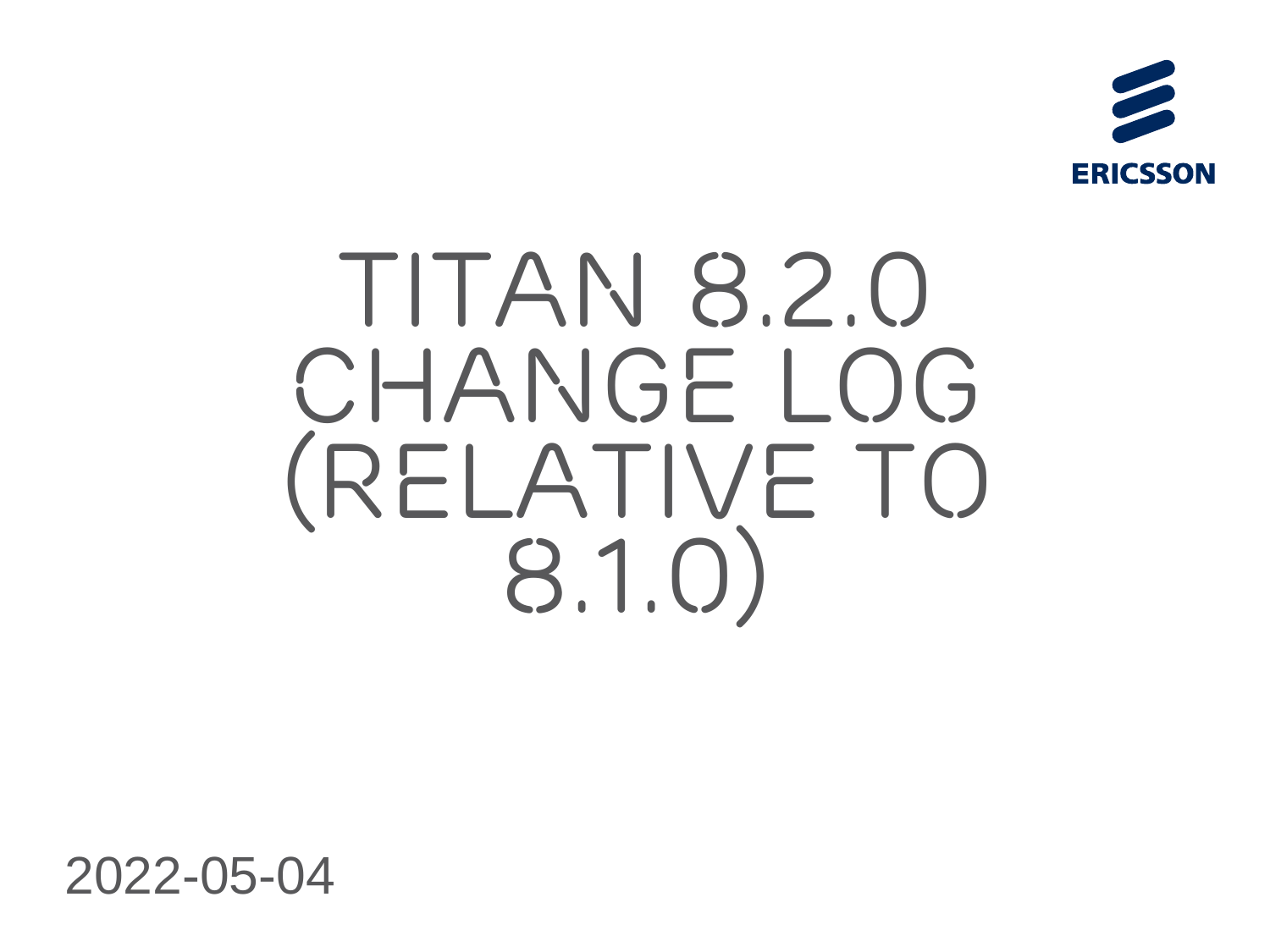## *Highlights*



#### - C++ compiler

- Bugfixes [\(481,](https://gitlab.eclipse.org/eclipse/titan/titan.core/-/issues/481) [576](https://gitlab.eclipse.org/eclipse/titan/titan.core/-/issues/576), [578](https://gitlab.eclipse.org/eclipse/titan/titan.core/-/issues/578), [579,](https://gitlab.eclipse.org/eclipse/titan/titan.core/-/issues/579) [580](https://gitlab.eclipse.org/eclipse/titan/titan.core/-/issues/580), [581,](https://gitlab.eclipse.org/eclipse/titan/titan.core/-/issues/581) [582](https://gitlab.eclipse.org/eclipse/titan/titan.core/-/issues/582), [583](https://gitlab.eclipse.org/eclipse/titan/titan.core/-/issues/583), [585,](https://gitlab.eclipse.org/eclipse/titan/titan.core/-/issues/585) [586](https://gitlab.eclipse.org/eclipse/titan/titan.core/-/issues/586), [588](https://gitlab.eclipse.org/eclipse/titan/titan.core/-/issues/588), [592,](https://gitlab.eclipse.org/eclipse/titan/titan.core/-/issues/592) [595,](https://gitlab.eclipse.org/eclipse/titan/titan.core/-/issues/595) [597,](https://gitlab.eclipse.org/eclipse/titan/titan.core/-/issues/597) [598,](https://gitlab.eclipse.org/eclipse/titan/titan.core/-/issues/598) [599](https://gitlab.eclipse.org/eclipse/titan/titan.core/-/issues/599))
- Object Oriented features improvements ([533,](https://gitlab.eclipse.org/eclipse/titan/titan.core/-/issues/533) [577,](https://gitlab.eclipse.org/eclipse/titan/titan.core/-/issues/577) [596](https://gitlab.eclipse.org/eclipse/titan/titan.core/-/issues/596))
- Use of octetstring in LENGTHTO [\(554\)](https://gitlab.eclipse.org/eclipse/titan/titan.core/-/issues/554)

#### - Eclipse Plug-ins

- Bugfixes [\(404,](https://gitlab.eclipse.org/eclipse/titan/titan.EclipsePlug-ins/-/issues/404) [429](https://gitlab.eclipse.org/eclipse/titan/titan.EclipsePlug-ins/-/issues/429), [432,](https://gitlab.eclipse.org/eclipse/titan/titan.EclipsePlug-ins/-/issues/432) [447,](https://gitlab.eclipse.org/eclipse/titan/titan.EclipsePlug-ins/-/issues/447) [448](https://gitlab.eclipse.org/eclipse/titan/titan.EclipsePlug-ins/-/issues/448), [450,](https://gitlab.eclipse.org/eclipse/titan/titan.EclipsePlug-ins/-/issues/450) [461](https://gitlab.eclipse.org/eclipse/titan/titan.EclipsePlug-ins/-/issues/461), [462,](https://gitlab.eclipse.org/eclipse/titan/titan.EclipsePlug-ins/-/issues/462) [465,](https://gitlab.eclipse.org/eclipse/titan/titan.EclipsePlug-ins/-/issues/465) [469,](https://gitlab.eclipse.org/eclipse/titan/titan.EclipsePlug-ins/-/issues/469) [475,](https://gitlab.eclipse.org/eclipse/titan/titan.EclipsePlug-ins/-/issues/475) [476](https://gitlab.eclipse.org/eclipse/titan/titan.EclipsePlug-ins/-/issues/476) )
- New documented limitation [\(471](https://gitlab.eclipse.org/eclipse/titan/titan.EclipsePlug-ins/-/issues/471))
- Eclipse IDE UI enhancements ([371,](https://gitlab.eclipse.org/eclipse/titan/titan.EclipsePlug-ins/-/issues/371) [442,](https://gitlab.eclipse.org/eclipse/titan/titan.EclipsePlug-ins/-/issues/442) [449,](https://gitlab.eclipse.org/eclipse/titan/titan.EclipsePlug-ins/-/issues/449) [451,](https://gitlab.eclipse.org/eclipse/titan/titan.EclipsePlug-ins/-/issues/451) [452](https://gitlab.eclipse.org/eclipse/titan/titan.EclipsePlug-ins/-/issues/452), [453,](https://gitlab.eclipse.org/eclipse/titan/titan.EclipsePlug-ins/-/issues/453) [454,](https://gitlab.eclipse.org/eclipse/titan/titan.EclipsePlug-ins/-/issues/454) [457](https://gitlab.eclipse.org/eclipse/titan/titan.EclipsePlug-ins/-/issues/457), [459,](https://gitlab.eclipse.org/eclipse/titan/titan.EclipsePlug-ins/-/issues/459) [460,](https://gitlab.eclipse.org/eclipse/titan/titan.EclipsePlug-ins/-/issues/460) [464](https://gitlab.eclipse.org/eclipse/titan/titan.EclipsePlug-ins/-/issues/464), [466,](https://gitlab.eclipse.org/eclipse/titan/titan.EclipsePlug-ins/-/issues/466) [468\)](https://gitlab.eclipse.org/eclipse/titan/titan.EclipsePlug-ins/-/issues/468)
- JSON default attributes upgraded [\(416\)](https://gitlab.eclipse.org/eclipse/titan/titan.EclipsePlug-ins/-/issues/416)
- Use of octetstring in LENGTHTO [\(419\)](https://gitlab.eclipse.org/eclipse/titan/titan.EclipsePlug-ins/-/issues/419)
- Uplift minimum Java version from 1.6 to 1.8 ([463](https://gitlab.eclipse.org/eclipse/titan/titan.EclipsePlug-ins/-/issues/463))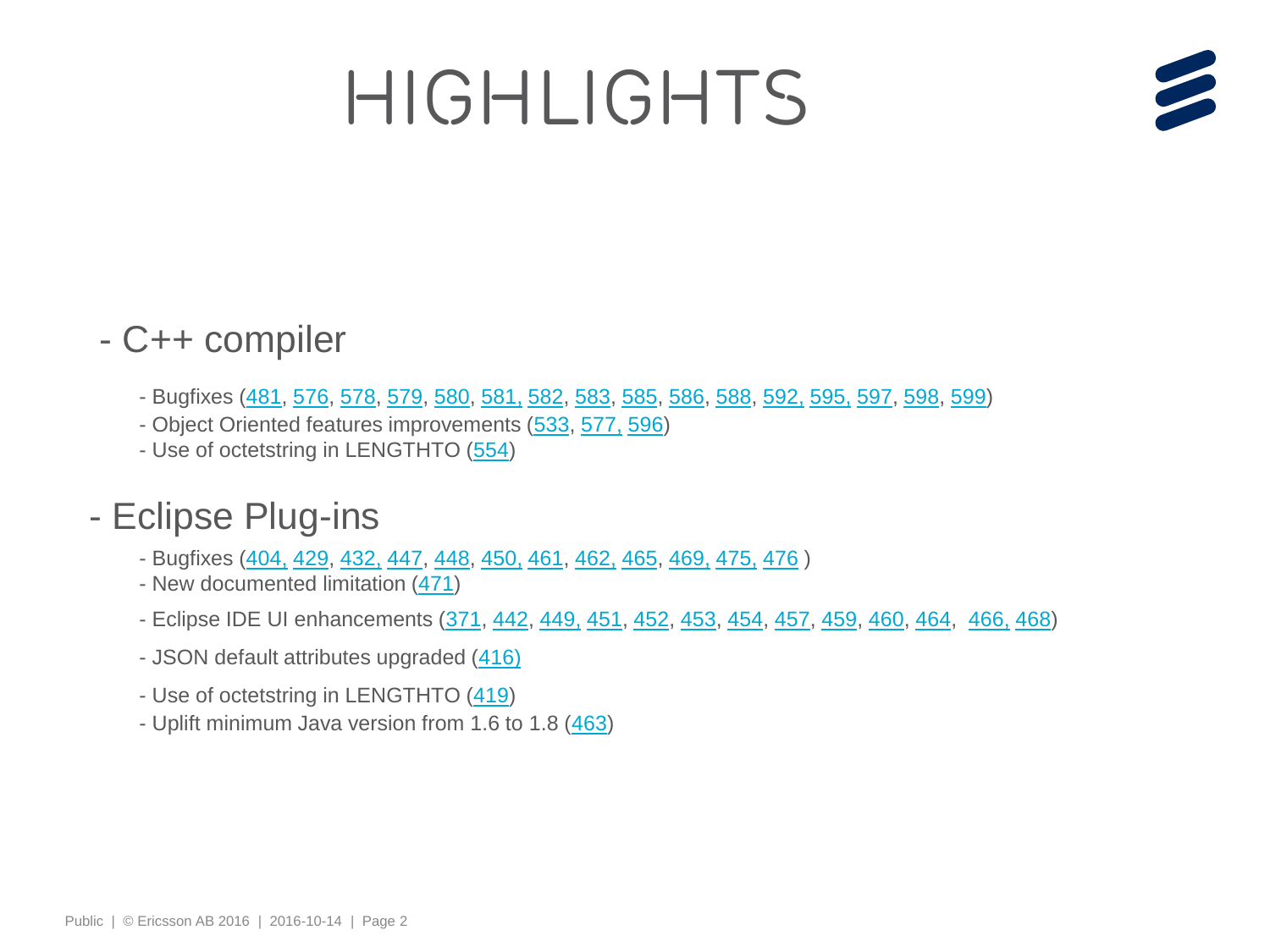#### *Object Oriented features enhancements*

- › The aim is to fully support TTCN-3 Object oriented Language Extension v1.3.1 [\(Link to Standard](https://www.etsi.org/deliver/etsi_es/203700_203799/203790/01.03.01_60/es_203790v010301p.pdf)) both in the compiler and the Eclipse Plug-Ins
- › It is not yet done, however most changes are implemented.
- › Full support for v1.3.1 is expected in next release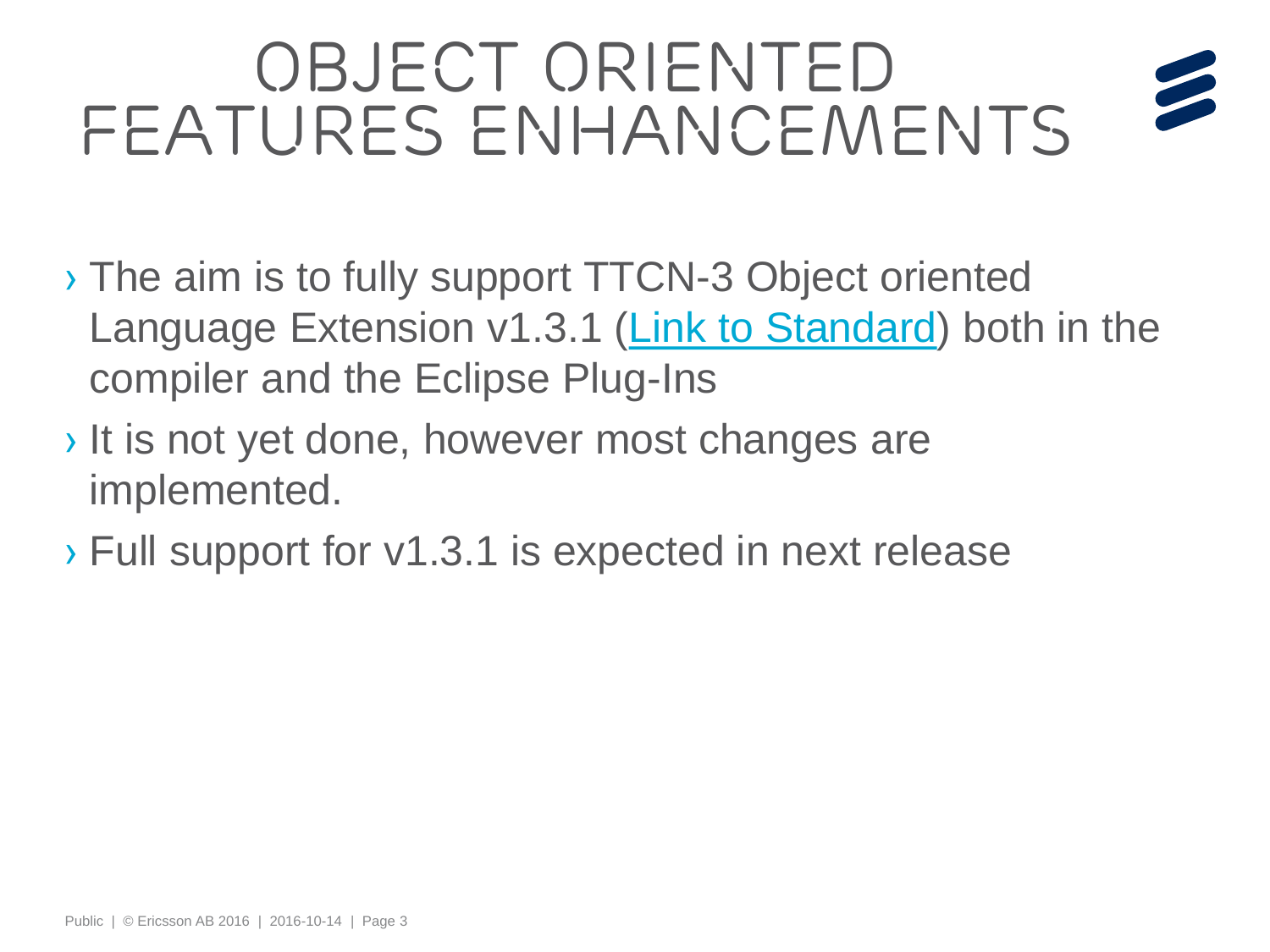#### *RAW Encoder supports bitstring in lenghto tag*



#### › Bitstring is now supported in LENGTHTO tag of RAW encoder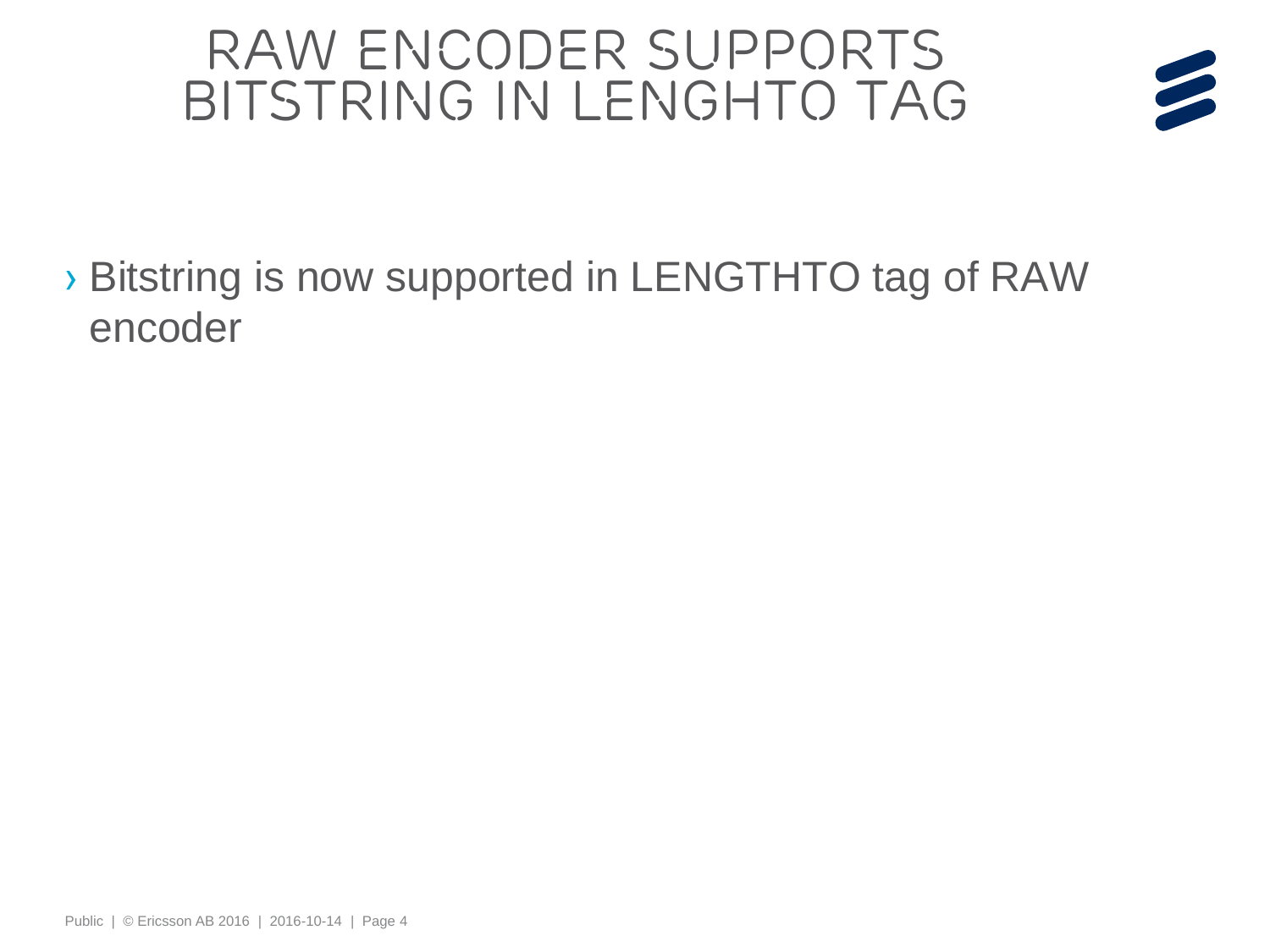#### *LIMitation - GOTO is not supported java-based Titan projects*



- › Unlike C/C++, Java does not have goto statement. This is a documented limitation of the Java compiler.
- › Please consult Java Codegen Reference Guide, Chapter 2 for more information.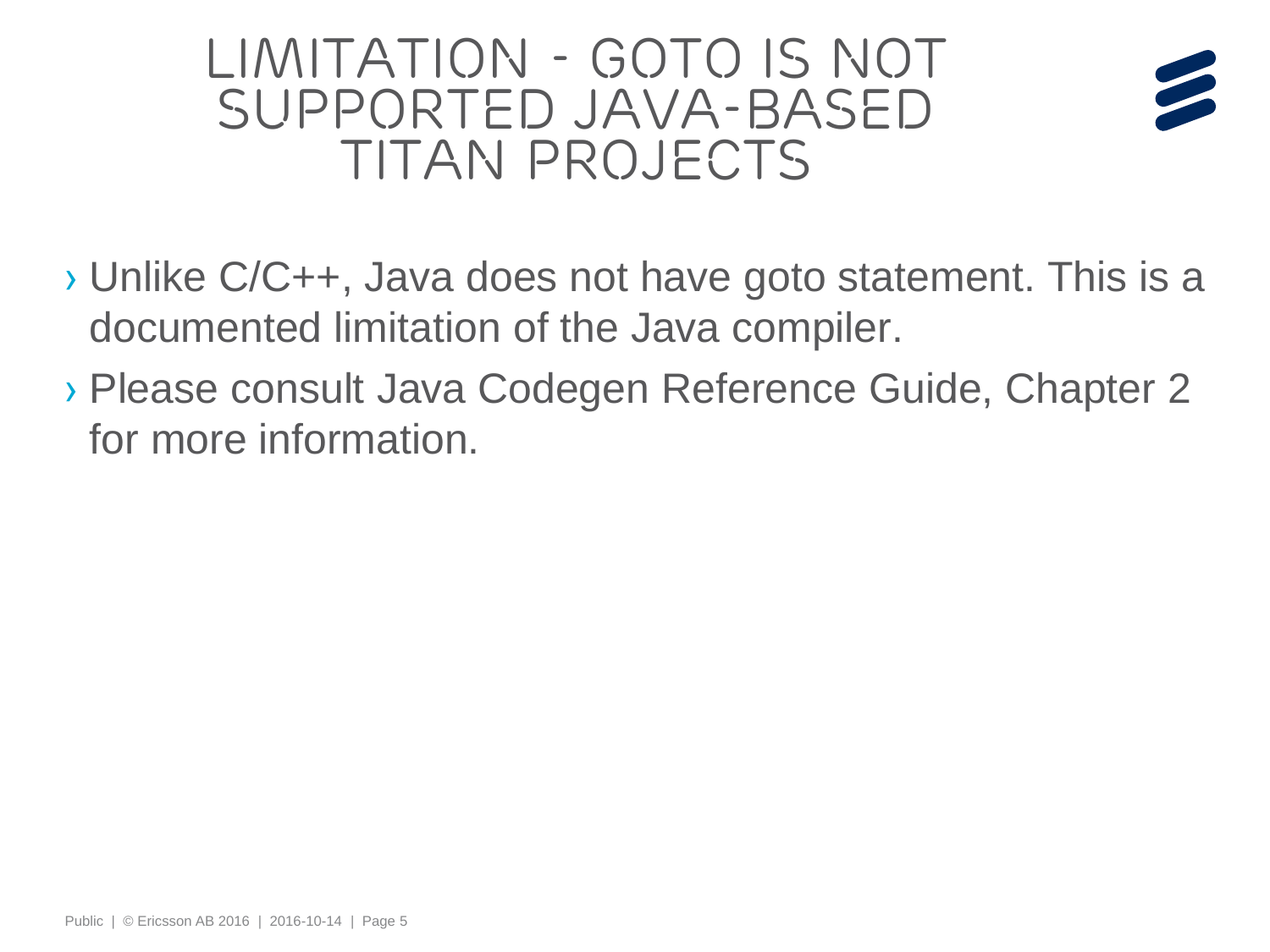### *Eclipse IDE UI enhancements*



- › In Eclipse Plug-Ins there has been many enhancements recently aiming for implementing modern IDE features
	- *–* Syntax highlight based on semantic information
	- *–* Code peek in hover window
	- *–* Intelligent (context-sensitive) code completion proposals
	- *–* Bracket pair colorization
	- *–* TTCN-3 Documentation comment according to [standard](https://www.etsi.org/deliver/etsi_es/201800_201899/20187310/04.05.01_60/es_20187310v040501p.pdf)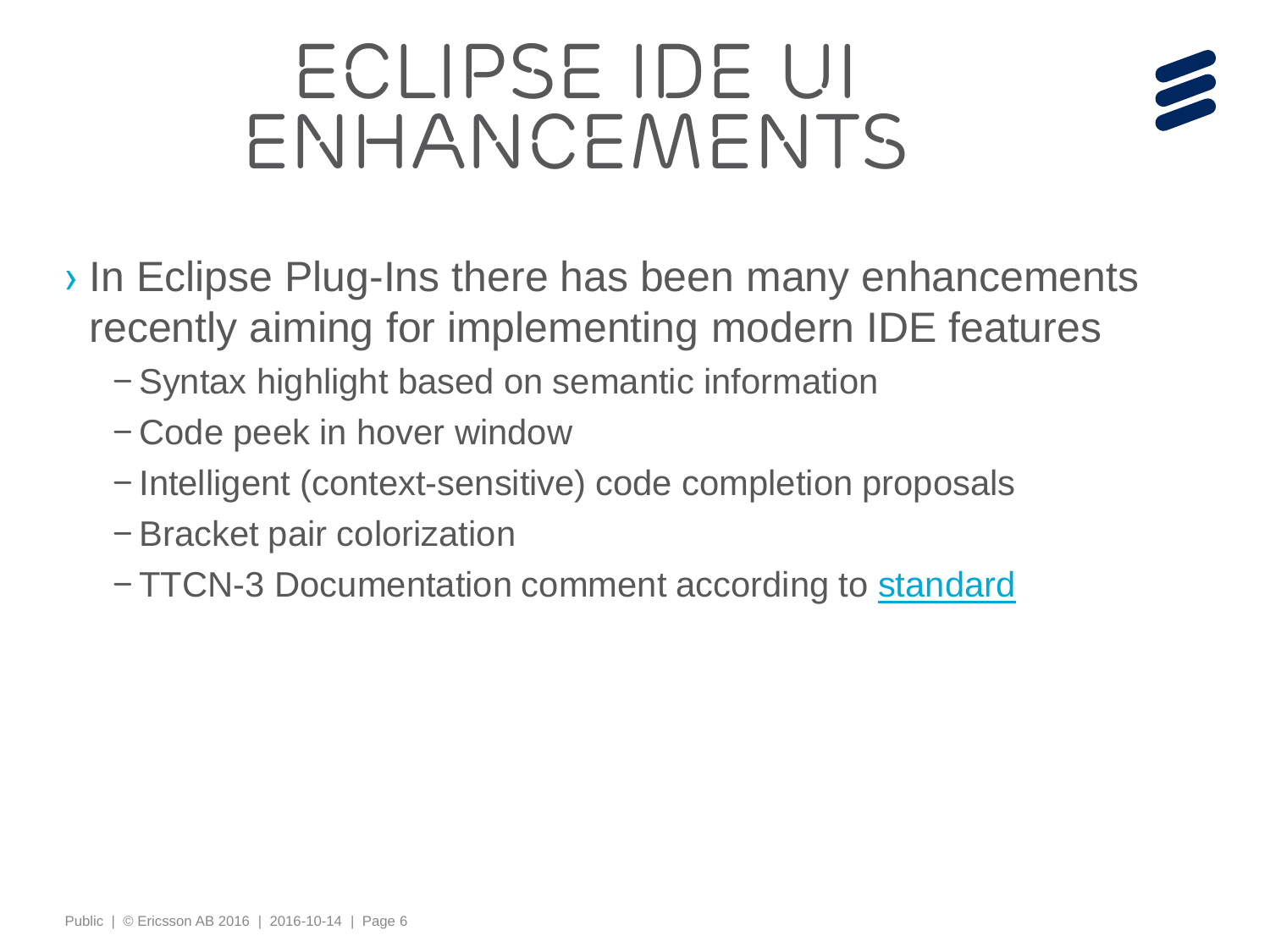#### *Uplift minimum Java version from 1.6 to 1.8*

› From this release the minimum required java version of the Titan Eclipse Plug-Ins is 1.8